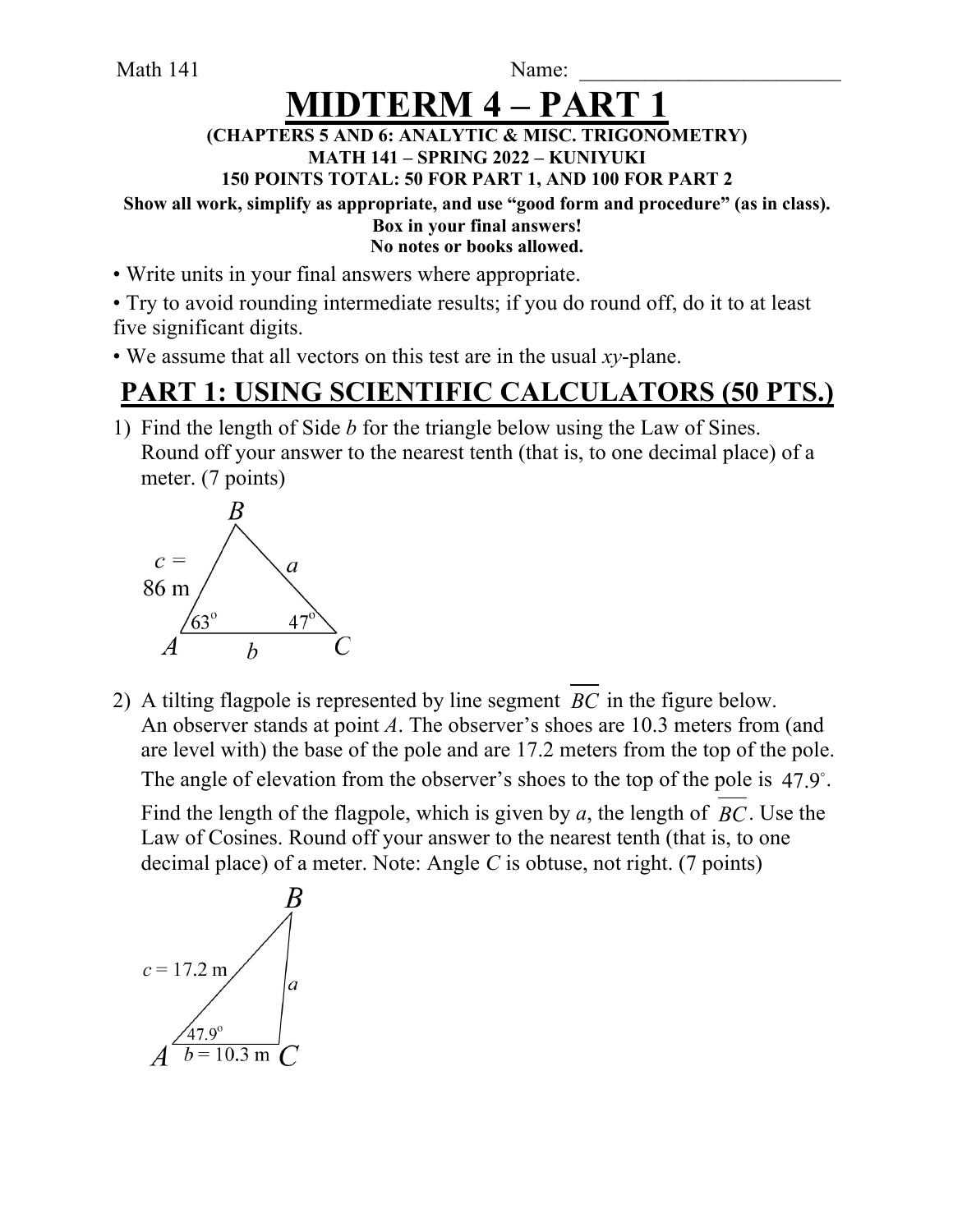3) Find the vector of magnitude 9 meters in the **opposite** direction of the vector **v**, where  $\mathbf{v} = -5\mathbf{i} + 2\mathbf{j}$ . Write the vector in  $\langle x, y \rangle$  component form. Give an **exact** answer; do **not** approximate! Rationalize denominators in your answer. Assume that *x* and *y* are scaled in meters. (8 points)

4) Find the direction angle of the vector **v**, where  $\mathbf{v} = -2\mathbf{i} + 3\mathbf{j}$ . Round off your answer to the nearest tenth (that is, to one decimal place) of a degree. (5 points)

5) A ball is thrown with an initial velocity of 88 feet per second, at an angle of elevation of 39° from the horizontal (see figure below). Round off your answers to three significant digits. (10 points total; 5 points each)

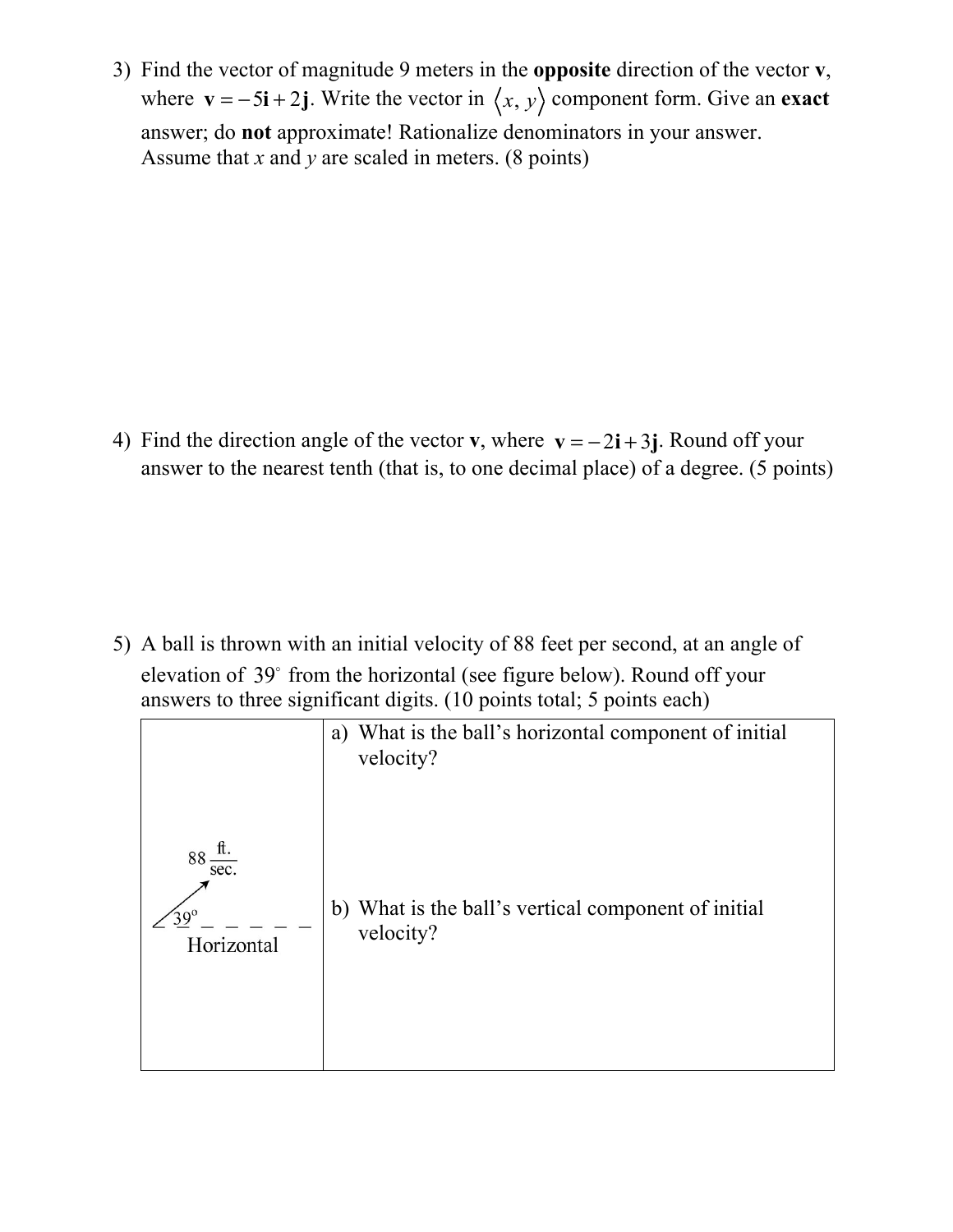6) Assume that **v** is a vector in the real plane.

 $\mathbf{v} \parallel \mathbf{v}$  is ... (Box in one:) a scalar a vector (neither) (3 points)

7) Consider the vectors **v** and **w**, where  $\mathbf{v} = \langle 4, -3 \rangle$  and  $\mathbf{w} = \langle -2, 1 \rangle$ . Find the angle between **v** and **w** using the formula given in class. Round off your answer to the nearest tenth (that is, to one decimal place) of a degree. Assume distance is in meters. (10 points)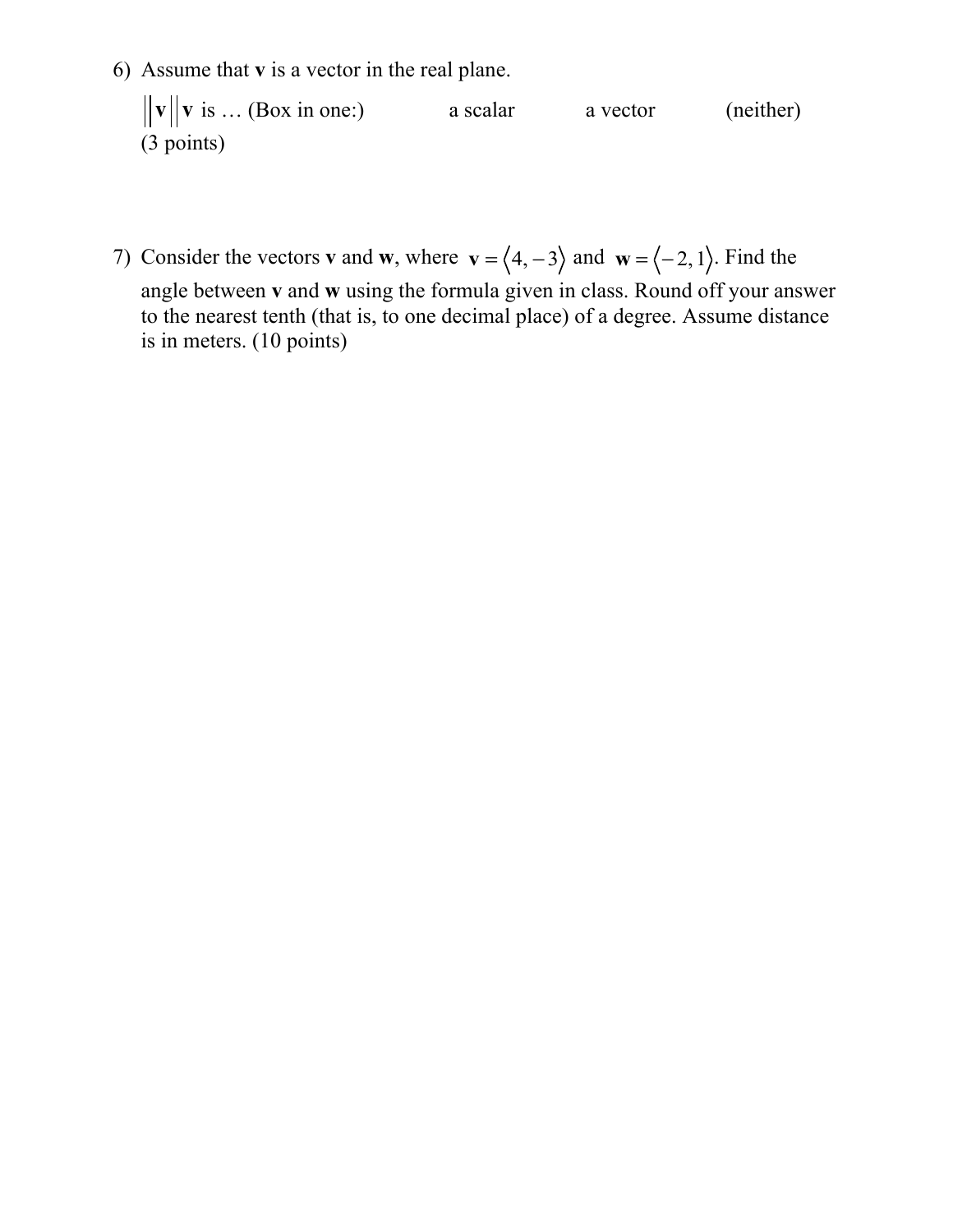Math 141 Name:

# **MIDTERM 4 – PA**

### **(CHAPTERS 5 AND 6: ANALYTIC & MISC. TRIGONOMETRY) MATH 141 – SPRING 2022 – KUNIYUKI**

**150 POINTS TOTAL: 50 FOR PART 1, AND 100 FOR PART 2**

**Show all work, simplify as appropriate, and use "good form and procedure" (as in class). Box in your final answers!** 

**No notes or books allowed.**

## **PART 2: NO CALCULATORS ALLOWED! (100 POINTS)**

8) Complete the Identities. Fill out the table below so that, for each row, the left side is equivalent to the right side, based on the type of identity (ID) given in the last column. You do not have to show work. (14 points total)

| <b>Left Side</b>                    | <b>Right Side</b> | <b>Type of Identity (ID)</b>                                                |
|-------------------------------------|-------------------|-----------------------------------------------------------------------------|
| $\sin(u+v)$                         |                   | Sum ID                                                                      |
| $\cos(u+v)$                         |                   | Sum ID                                                                      |
| $tan(u + v)$                        |                   | Sum ID                                                                      |
| $\sin(2u)$                          |                   | Double-Angle ID                                                             |
| $\cos(2u)$                          |                   | Double-Angle ID<br>(write any one of the three versions<br>we've discussed) |
| $\cos^2(u)$                         |                   | Power-Reducing ID (PRI)                                                     |
| $\cos\left(\frac{\theta}{2}\right)$ |                   | Half-Angle ID                                                               |

9) Write the three Half-Angle Identities for  $\tan \frac{1}{6}$ , as given in class. (3 pts.) θ 2  $\sqrt{}$  $\overline{\mathcal{N}}$  $\lambda$  $\overline{a}$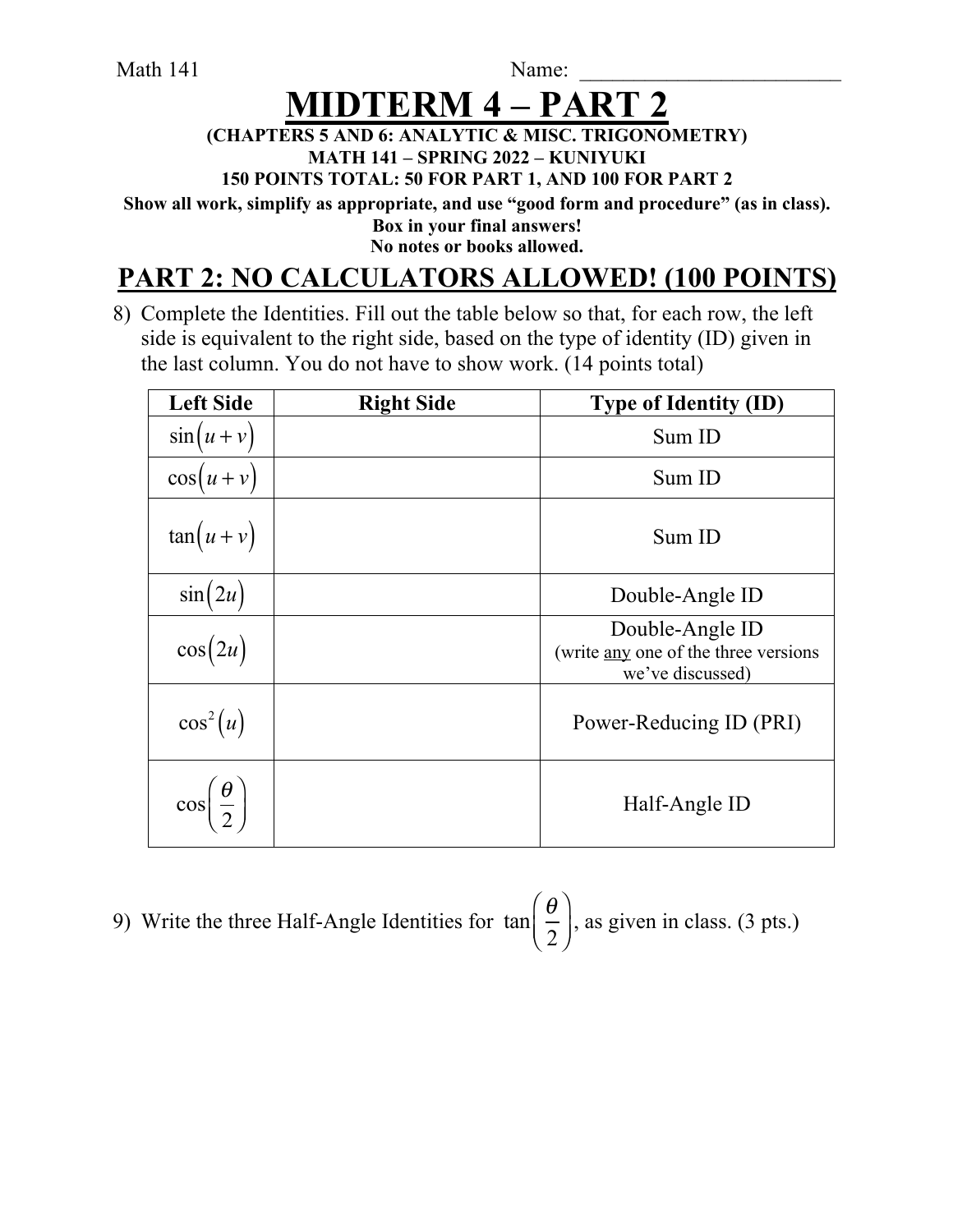### **From now on, make sure to show all steps, as in class!**

10) Verify the identity:  $\csc^4(x)\cot(x) - \csc^2(x)\cot(x) = \csc^2(x)\cot^3(x)$ . (6 points)

11) Simplify:  $\frac{1}{\sqrt{2}}$ . Your final answer will be one of the following:  $\sin(x)$ ,  $\cos(x)$ ,  $\tan(x)$ ,  $\csc(x)$ ,  $\sec(x)$ , or  $\cot(x)$ . Show all work! (7 points)  $1-\sin(x)$  $csc(x)-1$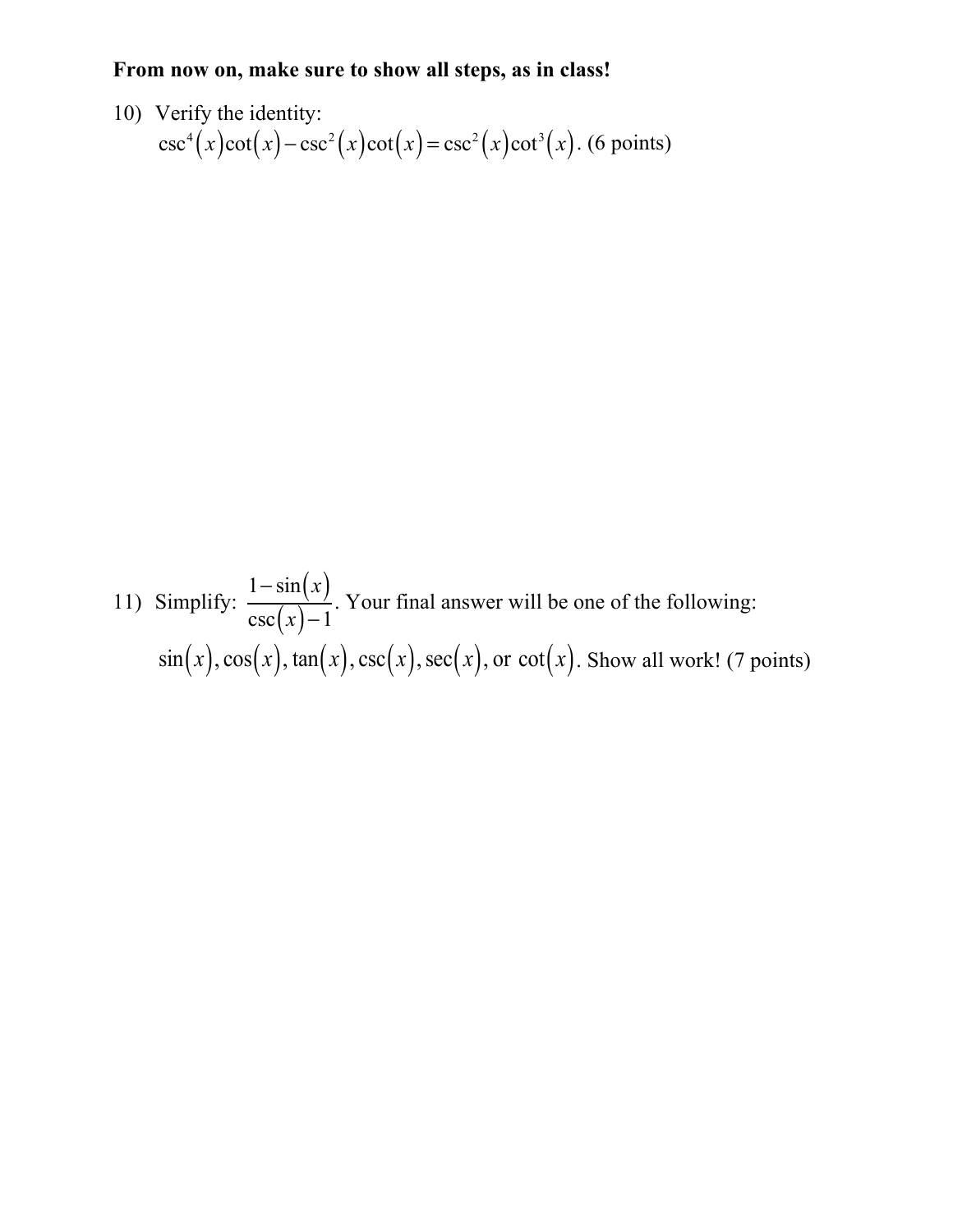12) Simplify:  $\cos^4(x) - \sin^4(x)$ . Your final answer will be one of the following:  $\sin(2x)$ ,  $\cos(2x)$ ,  $\sin^2(2x)$ , or  $\cos^2(2x)$ . Hint: You must factor; show work. (4 points)

13) Use the trigonometric substitution  $x = 7 \tan(\theta)$  to rewrite the algebraic expression  $\sqrt{x^2 + 49}$  as a trigonometric expression in  $\theta$ , where  $\theta$  is acute. Show all work, as in class, and simplify. (7 points)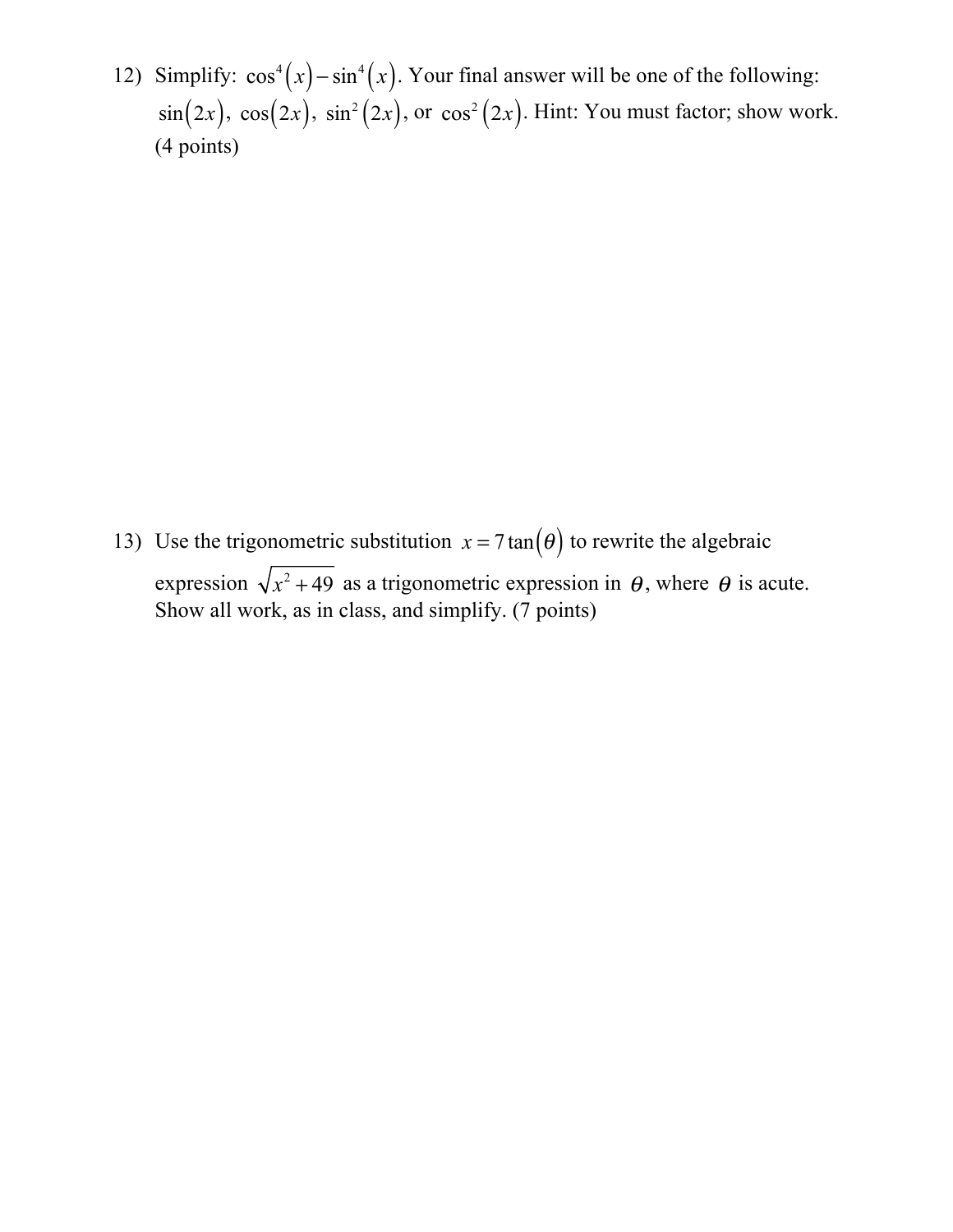### **WHEN SOLVING THE FOLLOWING TRIGONOMETRIC EQUATIONS, GIVE FINAL ANSWERS EXACTLY IN RADIANS, NOT DEGREES.**

14) Consider the equation:  $2\sin(4x) - 1 = 0$ . (18 points total)

a) Find <u>all</u> real solutions of the equation:  $2\sin(4x) - 1 = 0$ .

b) Use part a) to find the real solutions of the equation  $2\sin(4x) - 1 = 0$ in the interval  $\left[0, 2\pi\right)$ . You do <u>not</u> have to use set notation, but make sure to box in all solutions.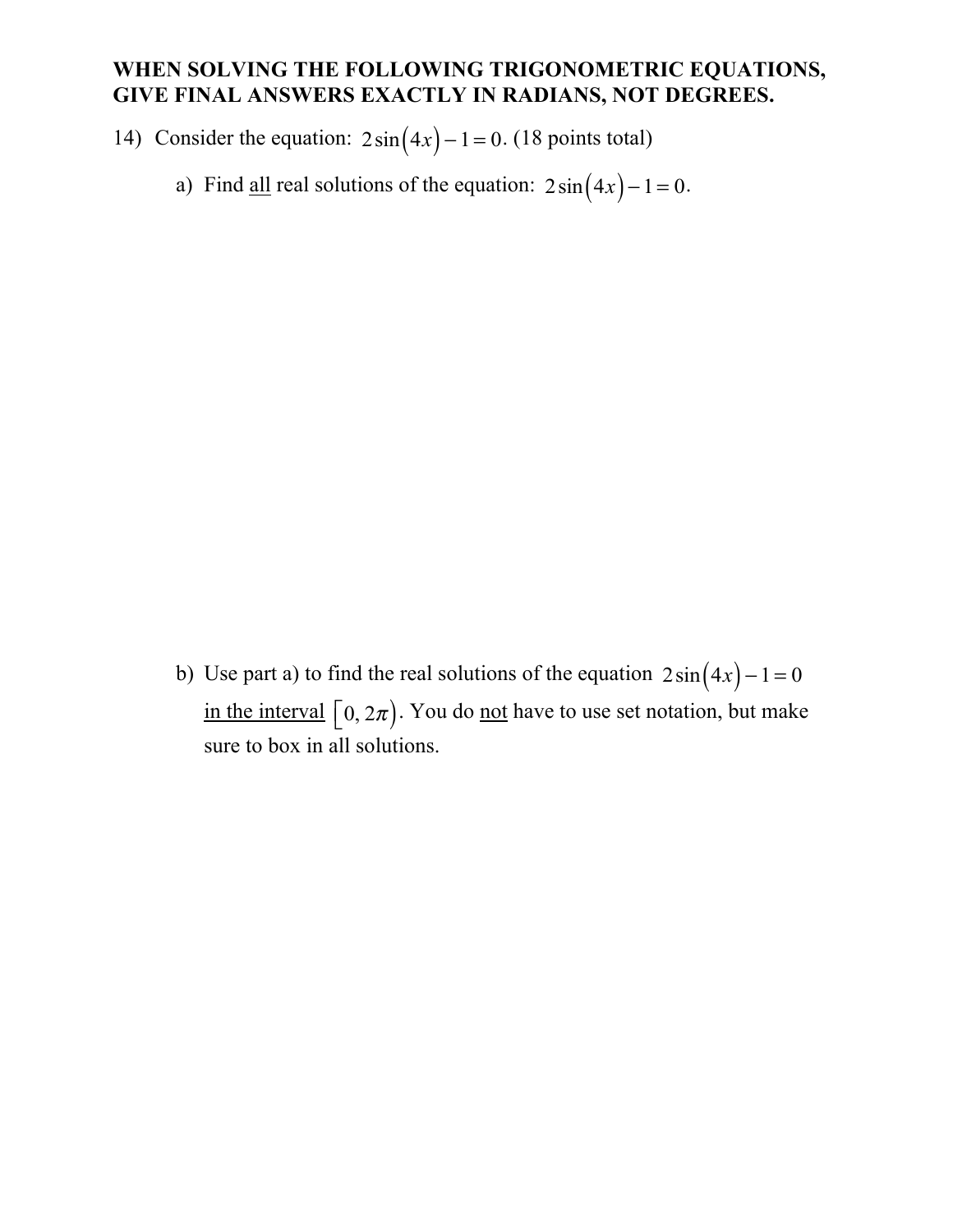15) Find <u>all</u> real solutions of the equation:  $\tan^2(x) - 4\tan(x) + 3 = 0$ . Write your solution(s) as **exact** expressions; do **not** approximate! (10 points)

16) Use **one** of the Sum-to-Product Identities below to rewrite the expression  $\cos(7\theta) + \cos(3\theta)$ . Simplify. (4 points)

$$
\sin(x) + \sin(y) = 2\sin\left(\frac{x+y}{2}\right)\cos\left(\frac{x-y}{2}\right)
$$

$$
\sin(x) - \sin(y) = 2\cos\left(\frac{x+y}{2}\right)\sin\left(\frac{x-y}{2}\right)
$$

$$
\cos(x) + \cos(y) = 2\cos\left(\frac{x+y}{2}\right)\cos\left(\frac{x-y}{2}\right)
$$

$$
\cos(x) - \cos(y) = -2\sin\left(\frac{x+y}{2}\right)\sin\left(\frac{x-y}{2}\right)
$$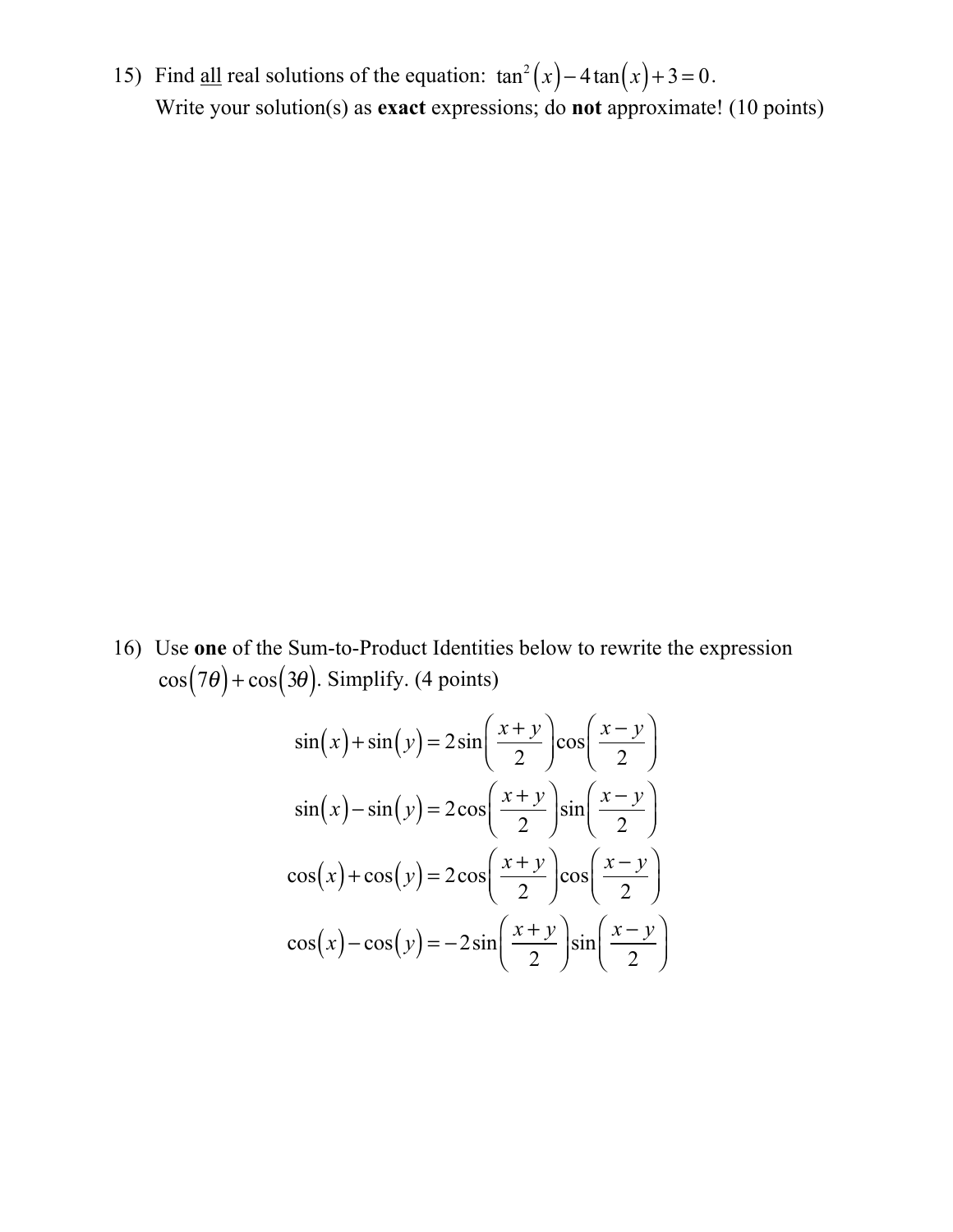17) Use the Power-Reducing Identities (PRIs) to rewrite  $sin^4(x)$  using only constants, signs, and the first power of cosine expressions (and no other powers). Fill in the blanks below with real numbers in simplified form. Show all work! (11 points)